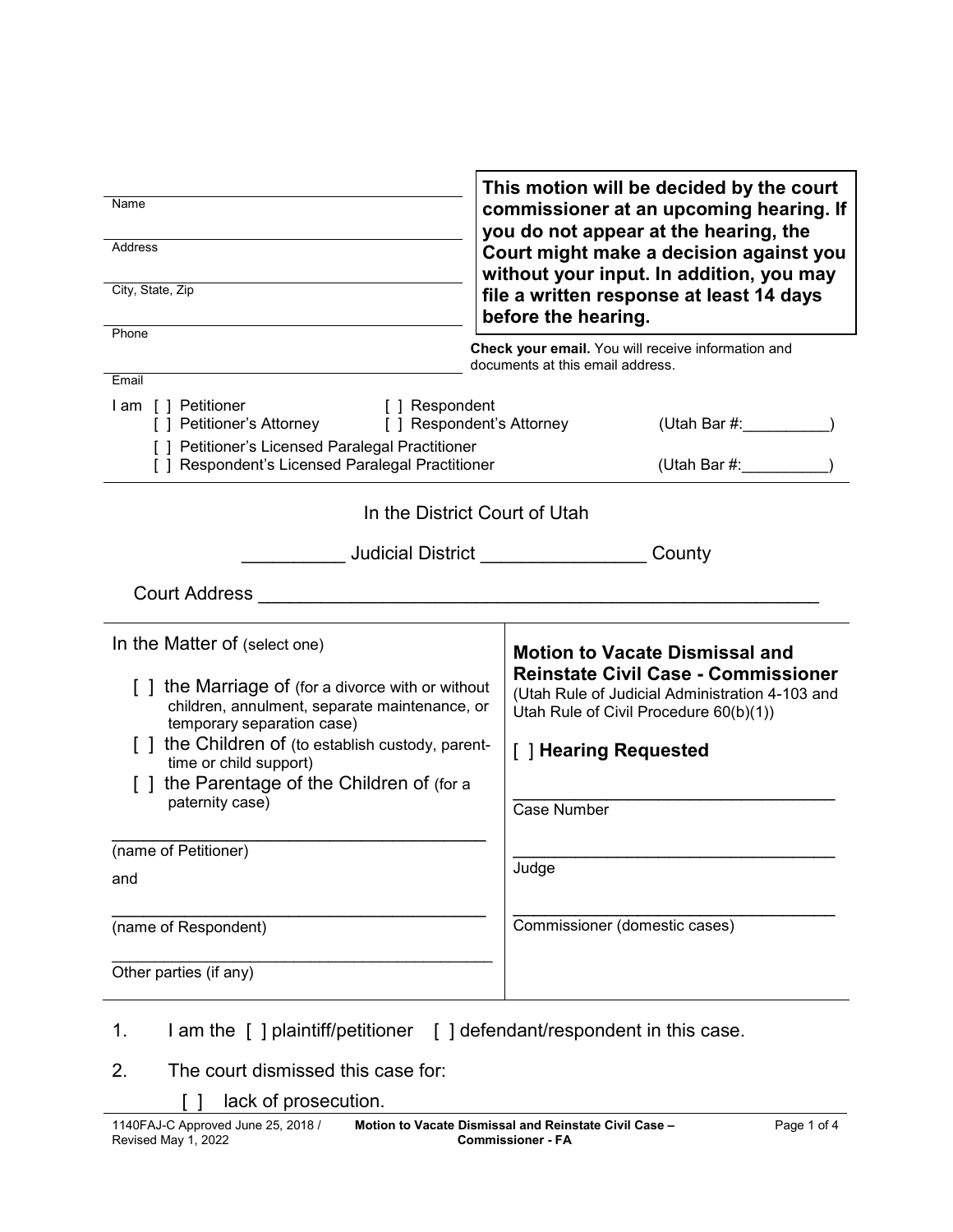- [] failure to serve within 120 days of filing.
- [ ] failure to pay the filing fee.
- $\begin{bmatrix} \phantom{a} \end{bmatrix}$  other (describe)
- 3. I ask the court to vacate the dismissal and reinstate the case based on mistake, inadvertence, surprise, or excusable neglect.
- 4. I ask for this order because: (Explain. Attach additional sheets if needed. Utah Rule of Civil Procedure 60(b)(1))

- 5. I am making this motion within 90 days of the dismissal.
- 6. **[ ] I request a hearing.** 
	- [  $\vert$   $\vert$   $\vert$  do not request a hearing.
- 7. [ ] I have attached the following documents in support of this motion:

#### **Plaintiff/Petitioner or Defendant/Respondent**

I declare under criminal penalty under the law of Utah that everything stated in this document is true.

| Signed at                                                                    | the control of the control of the control of the control of the control of the control of | (city, and state or country).               |  |
|------------------------------------------------------------------------------|-------------------------------------------------------------------------------------------|---------------------------------------------|--|
| Date                                                                         | <b>Printed Name</b>                                                                       | <u> 1980 - Jan Samuel Barbara, martin a</u> |  |
| <b>Attorney or Licensed Paralegal Practitioner of record (if applicable)</b> |                                                                                           |                                             |  |
|                                                                              |                                                                                           |                                             |  |
| Date                                                                         |                                                                                           |                                             |  |
| 1140FAJ-C Approved June 25, 2018 /<br>Revised May 1, 2022                    | Motion to Vacate Dismissal and Reinstate Civil Case -<br><b>Commissioner - FA</b>         | Page 2 of 4                                 |  |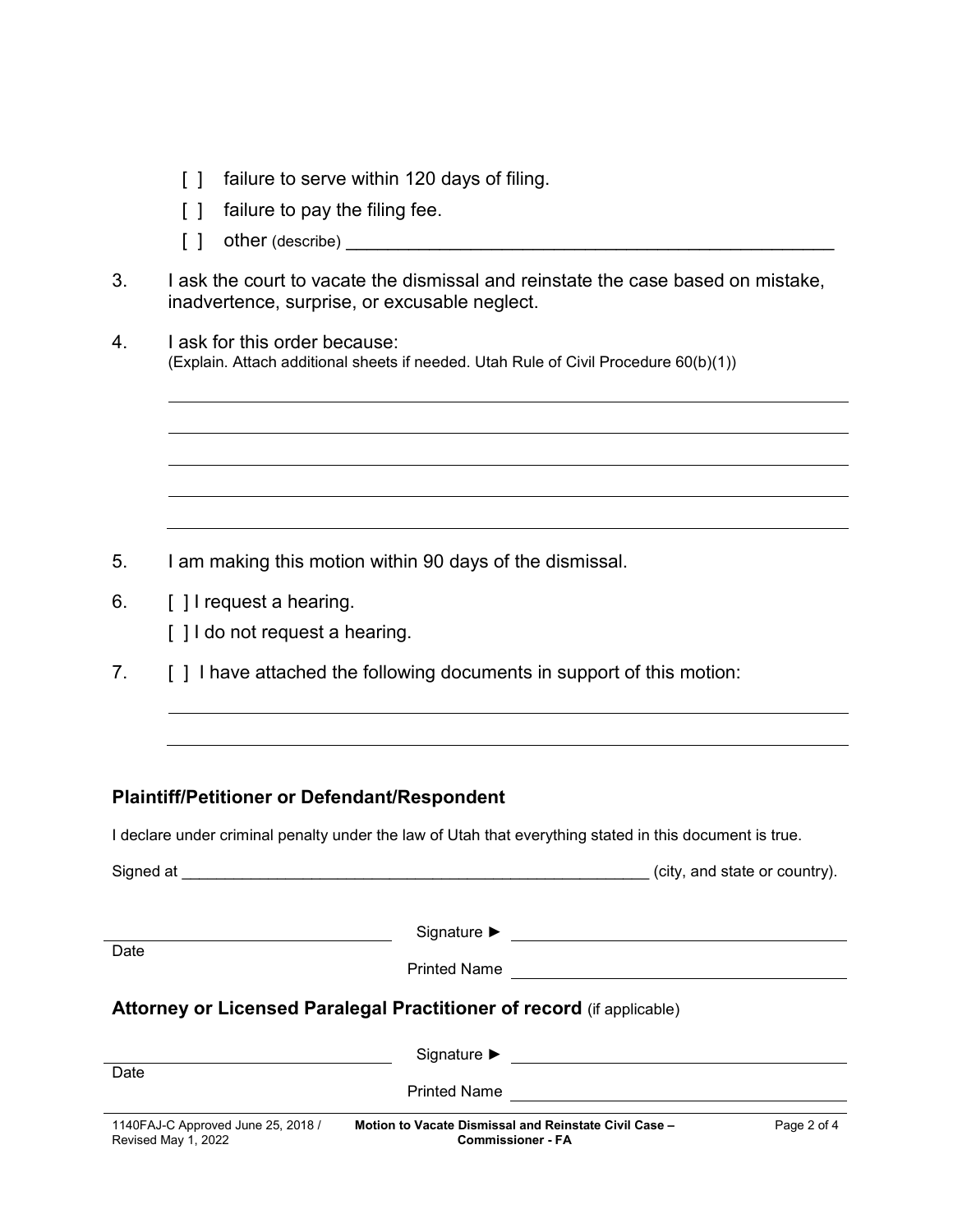# **Notice to responding party**

You have a limited amount of time to respond to this motion. In most cases, you must file a written response with the court and provide a copy to the other party:

- within 14 days of this motion being filed, if the motion will be decided by a judge, or
- at least 14 days before the hearing, if the motion will be decided by a commissioner.

In some situations a statute or court order may specify a different deadline.

If you do not respond to this motion or attend the hearing, the person who filed the motion may get what they requested.

See the court's Motions page for more information about the motions process, deadlines and forms: utcourts.gov/motions



The court's Finding Legal Help web page (utcourts.gov/help) provides information about the ways you



Scan QR code to visit page

Scan QR code to visit page

can get legal help, including the Self-Help Center, reduced-fee attorneys, limited legal help and free legal clinics.

# **Aviso para la parte que responde**

Su tiempo para responder a esta moción es limitado. En la mayoría de casos deberá presentar una respuesta escrita con el tribunal y darle una copia de la misma a la otra parte:

- dentro de 14 días del día que se presenta la moción, si la misma será resuelta por un juez, o
- por lo menos 14 días antes de la audiencia, si la misma será resuelta por un comisionado.

En algunos casos debido a un estatuto o a una orden de un juez la fecha límite podrá ser distinta.

Si usted no responde a esta moción ni se presenta a la audiencia, la persona que presentó la moción podría recibir lo que pidió.

Vea la página del tribunal sobre Mociones para

encontrar más información sobre el proceso de las mociones, las fechas límites y los formularios:



Para accesar esta página escanee el código QR

Para accesar esta página escanee el código QR

utcourts.gov/motions-span

#### **Cómo encontrar ayuda legal**

La página de la internet del tribunal Cómo encontrar ayuda legal (utcourts.gov/help-



tiene información sobre algunas maneras de encontrar ayuda legal, incluyendo el Centro de Ayuda de los Tribunales de Utah, abogados que ofrecen descuentos u ofrecen ayuda legal limitada, y talleres legales gratuitos.